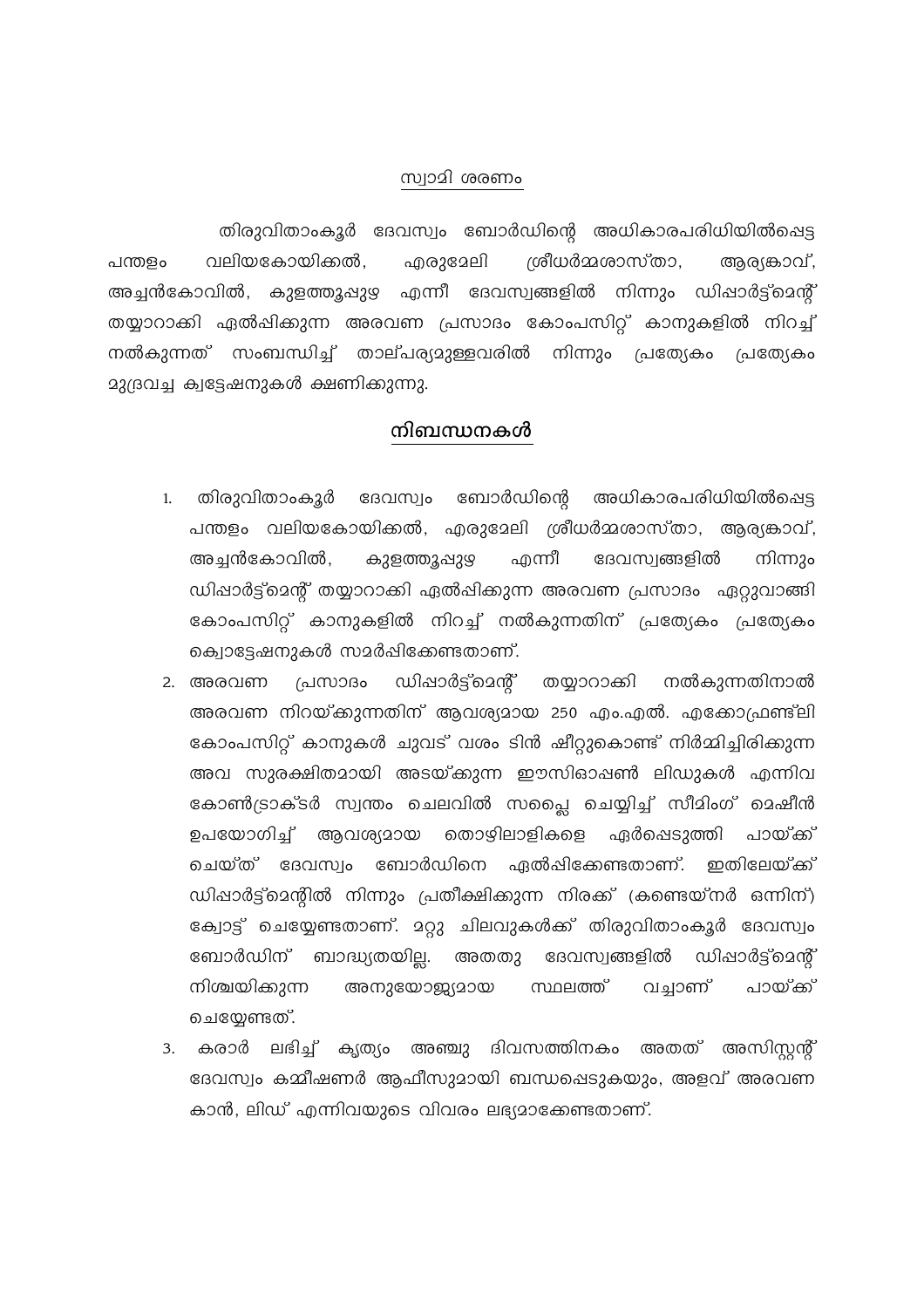- 4. മുദ്രവച്ച ടെൻഡറുകൾ 25-10-2017 രാവിലെ 12.00 മണിയ്ക്ക് മുമ്പായി ദേവസ്വം കമ്മീഷണർ, തിരുവിതാംകൂർ ദേവസ്വം ബോർഡ്,നന്തൻകോട്, തിരുവനന്തപുരം -695 003 എന്ന വിലാസത്തിൽ ലഭിക്കത്തക്കവണം ഹാജരാക്കേണ്ടതാണ്.നിശ്ചിത കഴിഞ്ഞ് സമയം ഹാജരാക്കുന്ന ടെൻഡറുകൾ ഒരു കാരണവശാലും സ്വീകരിക്കുന്നതല്ല. ടെൻഡറുകൾ അടക്കം ചെയ്യുന്ന കവറിന്റെ പുറത്ത് ഏത് ഐറ്റത്തിനുള്ള നടൻഡർ എന്ന് വ്യക്തമായി രേഖപ്പെടുത്തിയിരിക്കണം.
- 5. ടെൻഡറിനൊഷം 25,000/-രൂപ (ഇരുപത്തയ്യായിരം രൂപ) നിരതദ്രവ്യം ക്യാഷായോ അതത് അസിസ്റ്റന്റ് ദേവസ്വം കമ്മീഷണറുടെ പേരിൽ മാറത്തക്കവണ്ണമുള്ള ഡിമാന്റ് ഡ്രാഫ്റ്റായോ/ക്രോസ്സ് ചെയ്ത് അടക്കം ചെയ്തിരിക്കണം.
- 6. ടെൻഡർ 25.10.2017-ാംതീയതി ഉച്ചയ്ക്ക് 12.30 മണിക് അഷോൾ സാന്നിദ്ധ്യത്തിൽ ഹാജരുള്ളവരുടെ നന്തൻകോട്ടുള്ള ദേവസ്വം കമ്മീഷണർ ആഫീസിൽ വച്ച് പൊട്ടിച്ച് പരിശോധിക്കുന്നതാണ്.
- 7. നിശ്ചിത നിരതദ്രവ്യം ഹാജരാക്കാത്തവരുടെ ടെൻഡറുകൾ യാതൊരു കാരണവശാലും സ്വീകരിക്കുന്നതല്ല.
- 8. ടെൻഡർ നിരക്കുകൾ കൊല്ലവർഷം 1193-ലെ മണ്ഡലം-മകരവിളക്ക് കാലയളവ് മുഴുവൻ ബാധകമായിരിക്കുന്നതാണ്.
- 9. ടെൻഡർ അംഗീകരിക്കുന്നത് സംബന്ധിച്ച അറിയിഷ് ലഭിച്ച് ഏഴ് ദിവസങ്ങൾക്കകം ബന്ധഷെട്ട അസിസ്റ്റന്റ് കമ്പീഷണർ ദേവസ്വം ആഫീസറുമായി ഉടമ്പടിയിൽ ഏർഷെടേണ്ടതാണ്. അറിയിഷ് ലഭിച്ച് ഏഴ് ദിവസത്തിനകം ഉടമ്പടി വയ്ക്കുന്നതിൽ വീഴ്ചവരുത്തുന്ന പക്ഷം നിരതദ്രവ്യം മുതൽക്കൂട്ടി തൊട്ടടുത്ത റേറ്റ് ക്വാട് ചെയ്തിട്ടുള്ള ടെൻഡർകാരനെ ക്ഷണിക്കുന്നതിനോ മറ്റ് ഏർഷാടുകൾ ചെയ്യുന്നതിനോ ദേവസ്വം ബോർഡിന് അധികാരവും അവകാശവും ഉണ്ടായിരിക്കുന്നതും അതിൽവച്ച് ഉണ്ടാകുന്ന നഷ്ടത്തിന് വീഴ്ച വരുത്തിയ ടെൻഡറുകാരൻ പൂർണ്ണ ഉത്തരവാദി ആയിരിക്കുന്നതുമാണ്.
- 10. കരാർ ലഭ്യമാകുന്ന ആൾ ഡിഷാർട്ട്മെന്റ് നിർദ്ദേശാനുസരണം കുത്തക നടത്താതിരിക്കുന്ന പക്ഷം പ്രസ്തുത കുത്തക യാതൊരു മുന്നറിയിഷും കൂടാതെ റദ്ദ് ചെയ്യുന്നതിനും മണ്ഡലം-മകരവിളക്ക് മഹോത്സവങ്ങളുടെ സുഗമമായ നടത്തിഷിനു വേണ്ടി 2റ്റ് വിധത്തിൽ നടപടി സ്വീകരിക്കുന്നതിനും തൻമൂലം ബോർഡിനുണ്ടാകുന്ന എല്ലാ കഷ്ട